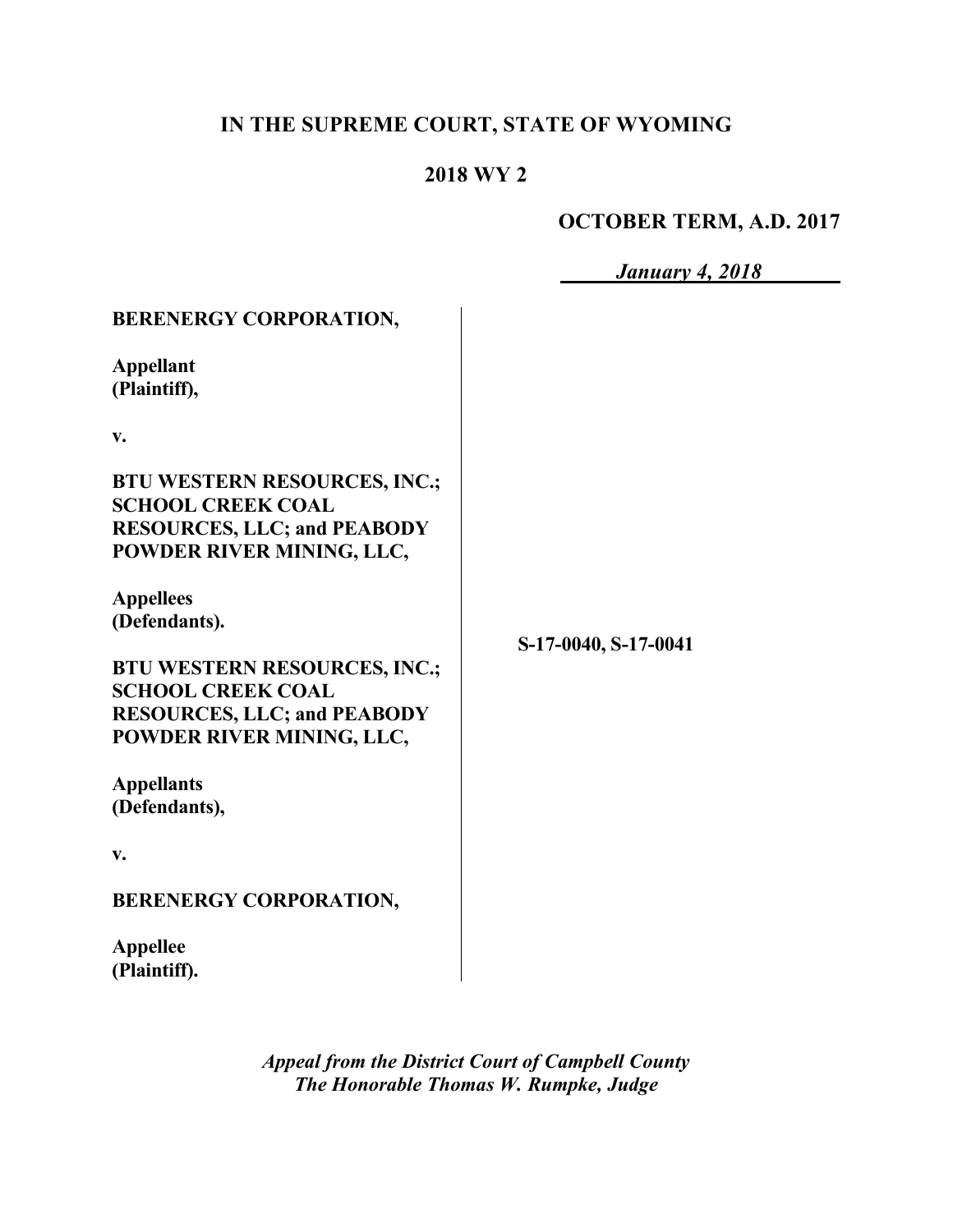#### *Representing Berenergy Corporation:*

Peter C. Forbes of Carver Schwarz McNab Kamper & Forbes, LLC, Denver, Colorado; Darin B. Scheer and Blake A. Klinker of Crowley Fleck PLLP, Cheyenne, Wyoming. Argument by Mr. Forbes.

#### *Representing BTU Western Resources, Inc.; School Creek Coal Resources, LLC; and Peabody Powder River Mining, LLC:*

Patrick R. Day, P.C.; Thomas L. Sansonetti, P.C.; Matt J. Micheli, P.C.; Jeffrey S. Pope, Holland & Hart LLP, Cheyenne, Wyoming. Argument by Mr. Day.

*Before BURKE, C.J., and HILL, DAVIS, FOX, and KAUTZ, JJ.*

**NOTICE: This opinion is subject to formal revision before publication in Pacific Reporter Third. Readers are requested to notify the Clerk of the Supreme Court, Supreme Court Building, Cheyenne, Wyoming 82002, of any typographical or other formal errors so that correction may be made before final publication in the permanent volume.**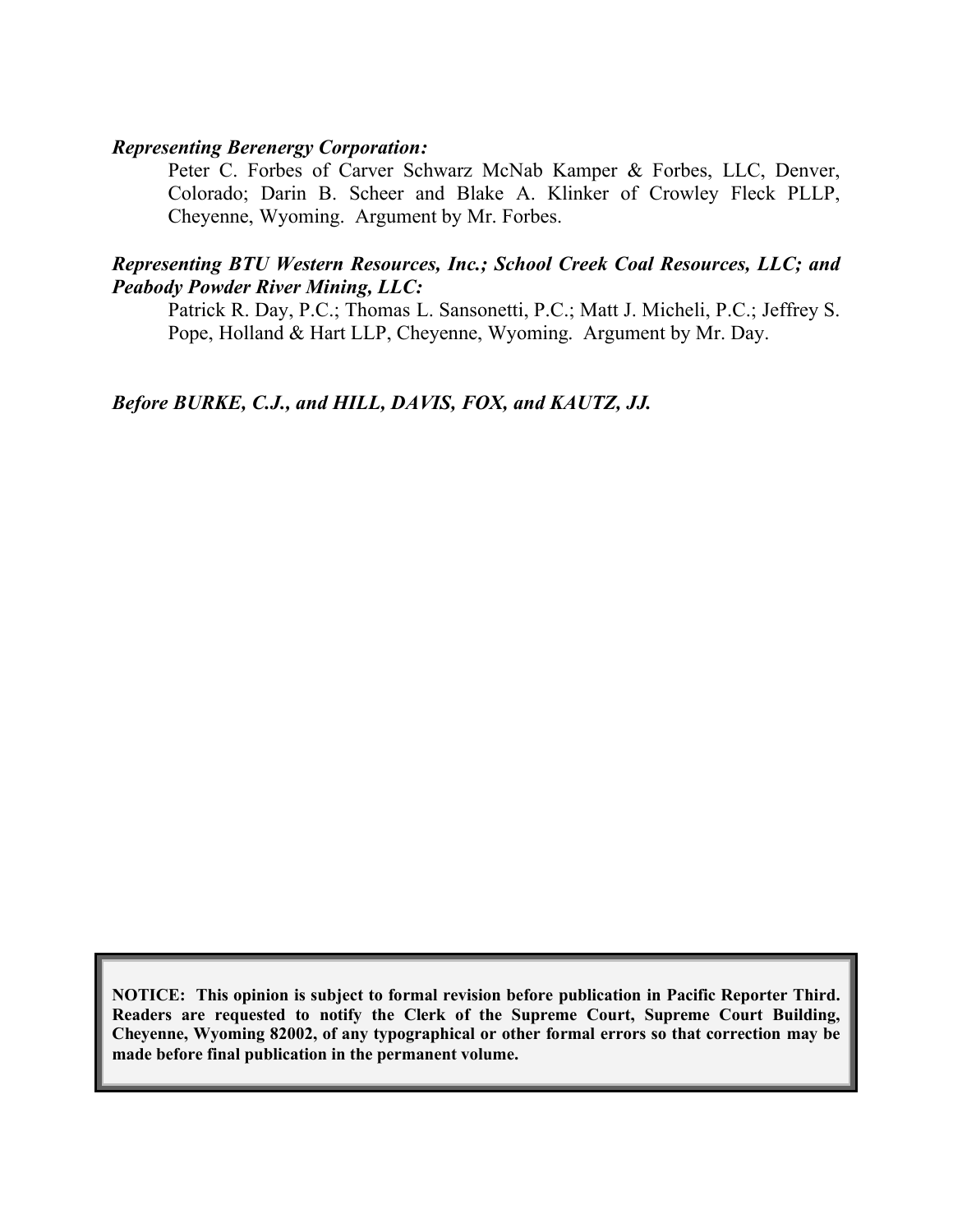### **DAVIS**, **Justice**.

[¶1] This case involves a dispute between mineral developers in Wyoming's Powder River Basin. Berenergy Corporation produces oil from several sites under three oil and gas leases granted by the United States Department of the Interior, Bureau of Land Management (BLM). The surface area covered by those leases and wells overlaps lands that, pursuant to BLM coal leases, affiliates of Peabody Energy Corporation (Peabody) are planning to strip-mine.

[¶2] Berenergy's suit eventually led to cross-motions for summary judgment, the district court's April 1, 2015 "*Order Granting in Part and Denying in Part Plaintiff's Motions for Summary Judgment and Granting in Part and Denying in Part Defendants' Motion for Summary Judgment*," and the court's October 13, 2016 "*Order Declaring Rights Pursuant to the Court's Summary Judgment Order Dated April 1, 2015, and Granting Incidental Relief to Enforce Declaration*." Berenergy appealed the aspects of those orders that essentially required it, at the appropriate times, to cease production and cap its wells below the projected coal seam, so that Peabody could "mine through" the affected areas. Peabody cross-appealed the aspects that required it to place over \$13,000,000 in escrow to cover Berenergy's additional costs, if it was in the future granted permission by the Wyoming Oil and Gas Conservation Commission to directionally drill an offsite well for enhanced water-flood production of the oil to which it was entitled.

[¶3] We remand the case with directions for further proceedings before the district court, despite our belief that the case will most likely have to be dismissed.

#### **ISSUE**

[¶4] Considering our disposition of this case, we reduce Berenergy's several intertwined issues into a single issue:

> Does this case present a justiciable issue when this Court cannot render a decision binding on a federal agency, and can only offer an advisory opinion which may or may not ultimately bind the parties?

Our resolution of that question makes it unnecessary to address any issues relating to the monetary aspects of the district court's challenged orders.

### **FACTS**

[¶5] This case involves complex facts and issues, but given the relatively narrow question we address, we will limit our statement of the facts to those pertinent to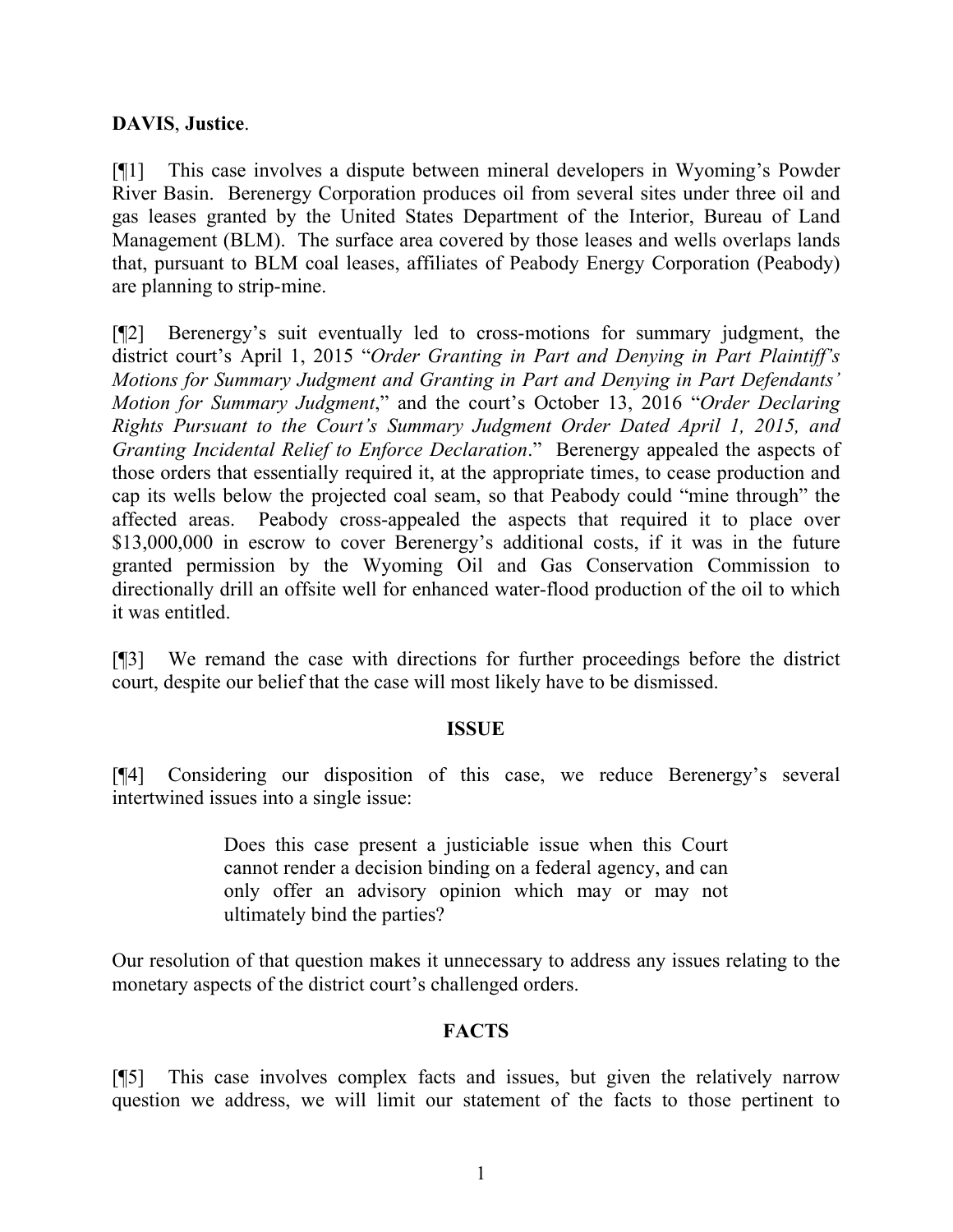answering it. On May 6, 2014, Berenergy filed a complaint for a declaratory judgment that the terms of its earlier-granted BLM oil leases provided it with rights superior to any obtained by Peabody through its later coal leases. It alleged that its superior rights precluded Peabody from forcing it to shut down its wells for fifteen to twenty years, with no compensation, while Peabody mined through the areas containing or immediately adjacent to those wells. It sought declarations to that effect, and to prevent Peabody from conducting its mining operations in such a fashion as to interfere with Berenergy's operations, including its plan to increase production by water-flooding the oil-bearing formations covered by its leases.<sup>1</sup>

[¶6] On June 19, 2014, the case was removed to the United States District Court for the District of Wyoming and effectively joined with a suit previously filed by Peabody, which related to the same leases and raised similar questions. The cases were remanded to the state district court approximately a month later after the federal court dismissed them for lack of federal question jurisdiction.

[¶7] On October 24, 2014, Berenergy filed a motion for a partial summary judgment which largely reiterated the points in its complaint. It also clarified that its primary claim was intended to sound in contract, that it rested on the effective dates and the allegedly unambiguous language of its BLM leases, and that nothing in the Mineral Leasing Act of 1920 (MLA) or the regulations issued under the Act diminished the superior right it enjoyed over Peabody by virtue of that language.<sup>2</sup>

[¶8] On the other hand, Peabody took the position that the clear and unambiguous language of the oil leases expressly required Berenergy to give "due regard" to coal development, to operate its wells in such a manner as to cause "minimal adverse effect on ultimate recovery" of coal, and in cases of disagreement with coal lessees, to submit the matter to the state district court. It argued that the court was to craft a plan that would maximize production of both minerals while minimizing harm to both parties, and to award compensation for any imbalance in the damages a party might suffer as a result of implementing the plan.

[¶9] In ruling on the parties' cross-motions for partial summary judgments, the district court determined that the language of Berenergy's leases was unambiguous. However, it concluded that the intent of the parties to those leases, Berenergy and the BLM, could be

l

<sup>&</sup>lt;sup>1</sup> Whether Berenergy could obtain Wyoming Oil and Gas Conservation Commission approval of such a plan, and its economic viability, were the subject of considerable disagreement. However, we need not leave the main issue we resolve to pursue that diversion.

<sup>&</sup>lt;sup>2</sup> During the course of proceedings before the district court, Peabody filed for reorganization in the United States Bankruptcy Court for the Eastern District of Missouri. That court partially lifted the automatic stay of 11 U.S.C. § 362 to permit the district court and this Court to issue rulings on the issues described above. We are unaware of any decision by the bankruptcy court that bears on the specific question we address in this opinion.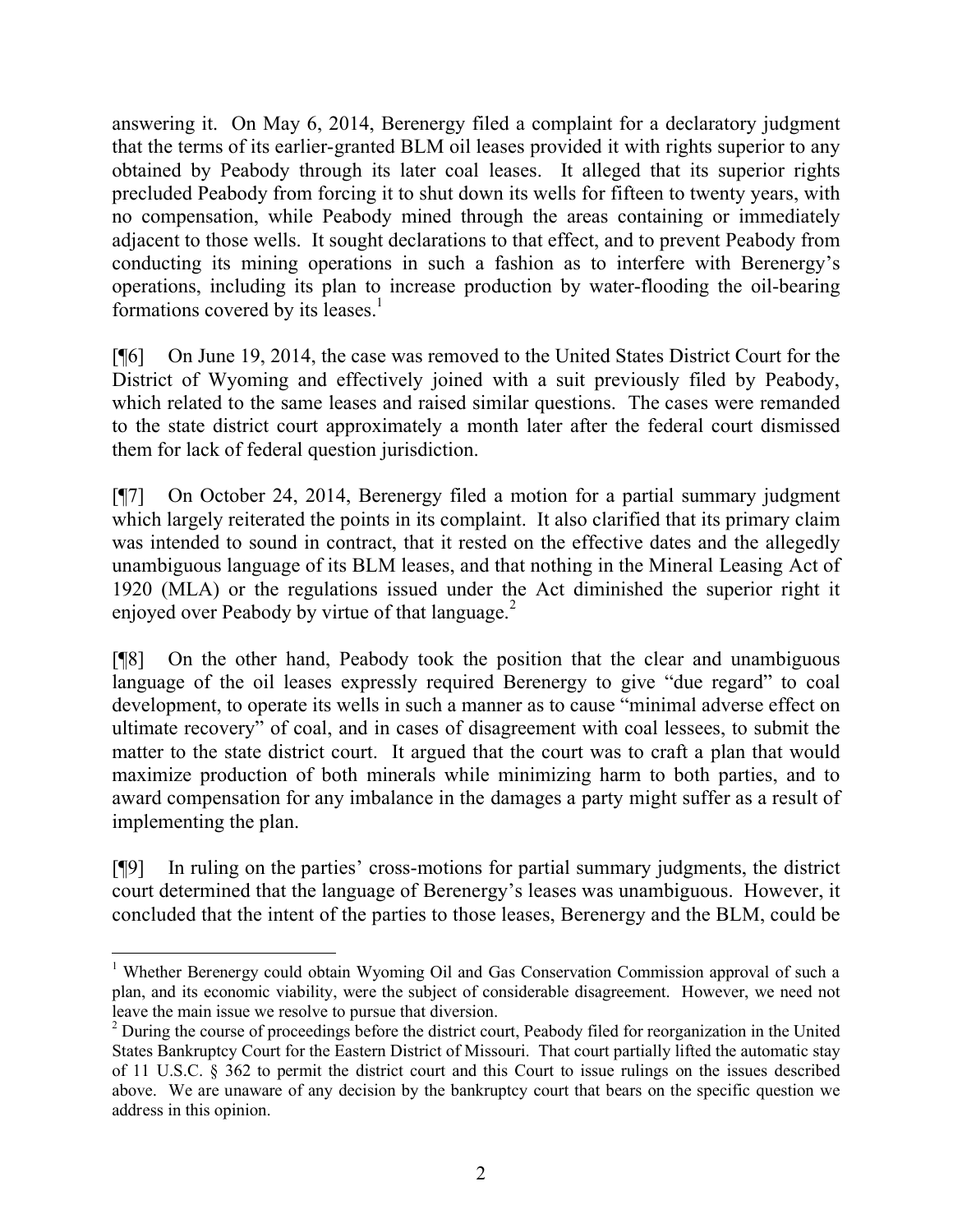divined only by reading their provisions in conjunction with Peabody's coal leases and general policy aims articulated in the MLA and the federal rules and regulations promulgated to give effect to that Act. Those extrinsic sources, the court determined, implicitly allowed Peabody to block Berenergy from producing oil—or Berenergy to block Peabody's coal production—so long as the restriction was reasonable. Because the question of reasonableness required factual development, the court denied the portions of both parties' summary judgment motions seeking to unconditionally block or permit Peabody's interference with Berenergy's interests.

[¶10] Following trial, the district court derived its analysis of what was reasonable from Wyoming rules governing the review of State mineral lease conflicts by the Director of the Office of State Lands.<sup>3</sup> It decided that if the parties could concurrently produce without materially reducing the quantity or value of the oil and coal produced, it had to determine whether Berenergy's operational costs would nevertheless be increased significantly, and whether Peabody can pay those costs without unreasonably burdening its operations. From those determinations, the court would develop a plan for concurrent operations and assess damages.

[¶11] On the other hand, if the district court determined that concurrent production was impossible, it had to examine whether the value of Peabody's coal so exceeded the value of Berenergy's oil that both parties and the public would receive greater benefit from having Berenergy terminate its current operations, and having Peabody compensate it for its loss. That compensation must be equal to the value of the rights lost by Berenergy, as determined in the manner applicable to condemnation in eminent domain proceedings.

[¶12] Applying that standard, the district court concluded that concurrent production under Berenergy's proposals was not economically feasible, because it would unreasonably add more than \$300,000,000 to Peabody's costs to mine the coal. It also determined that because the value of the coal to be mined vastly exceeded that of the oil that could be recovered from Berenergy's existing production from its relatively old wells, those wells should be shut down, and that Peabody should compensate it \$878,021 for doing so. In addition to being compensated for long-term loss of its primary production wells, Berenergy could also be compensated \$13,051,084 for increases in the cost of secondary water-flooding operations on its existing wells from a new well outside the area to be mined, if such operations were approved by Wyoming authorities. The latter amount was to be escrowed with the district court to assure that it was available if the flooding plan was approved.

[¶13] Before engaging in this discussion, however, the district court presciently expressed concern over an aspect of this case that we likewise find troubling:

l

<sup>3</sup> Wyo. Admin. Code, LAND LC, Ch.18, § 18(d); Ch. 19, § 18(d).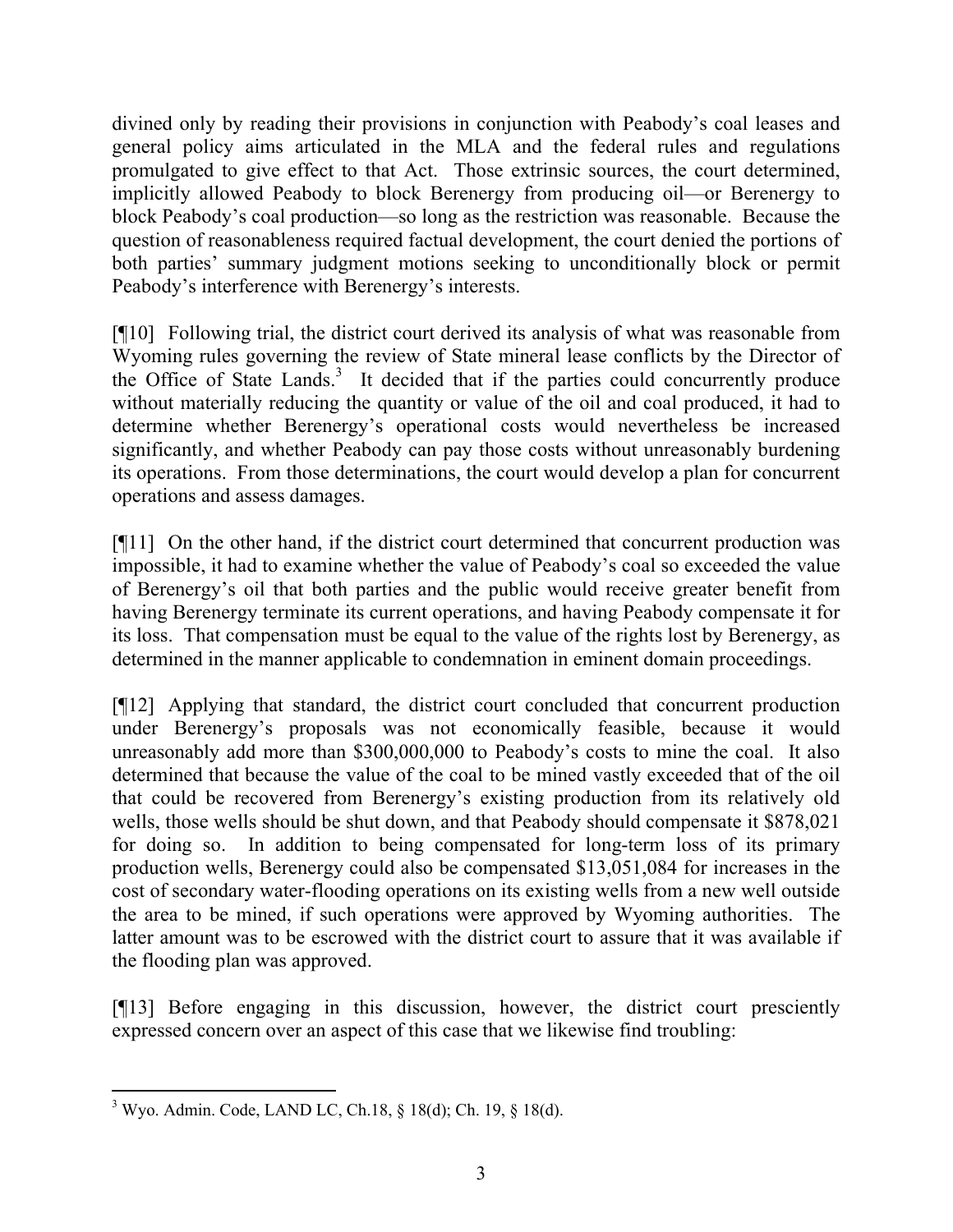The second curious aspect of this case is that despite all of the leases at issue being Federal leases, the BLM has not been brought in as a party to this case nor has it sought to intervene. To the contrary, the BLM seems content to allow a state court to determine how coal and oil and gas development will proceed on Federal lands. As the Court noted in its summary judgment order, the Court believes this is largely a political issue, which the BLM is tasked with answering. This is especially true since the Secretary of Interior, the administrative head of the BLM, is the "statutory guardian" of the public's interest in minerals. This Court is not aware of another situation wherein a federal agency has been so willing *not* to dictate to the State's [sic] how things will be done. Political issues can be thorny, but in this case the political issue of who should go first (oil and gas or coal) when concurrent mineral development on Federal lands may not be possible, seems to be a thorny issue that the BLM should be answering. As Winston Churchill said, "The price of greatness is responsibility."

The absence of the BLM, and its refusal to act in light of clear statutory authority (or duty) to do so is even more troubling in light of the BLM's duty to ensure that the people's resources, i.e., minerals, are "extract[ed] in accord with prudent principles of conservation." *California Co. v. Udall*, 296 F.2d 385, 388 (D.C. Cir. 1961). Berenergy, rightfully so, is only interested in the financial impact allowing coal development may have on its bottom line. Likewise, and rightfully so, Peabody's only interest is in its financial bottom-line. The entity charged with protecting the *public's interest* has decided to sit this one out.

*Order Declaring Rights Pursuant to the Court's Summary Judgment Order Dated April 1, 2015, and Granting Incidental Relief to Enforce Declaration* (emphasis and alteration to quotation in original).

[¶14] Berenergy appealed the district court's order allowing Peabody to "mine through," and Peabody appealed the portion of the order requiring it to escrow the approximately \$13,000,000 in anticipation of the possible enhanced recovery flood operation Berenergy claimed would enhance production and revenue from its wells.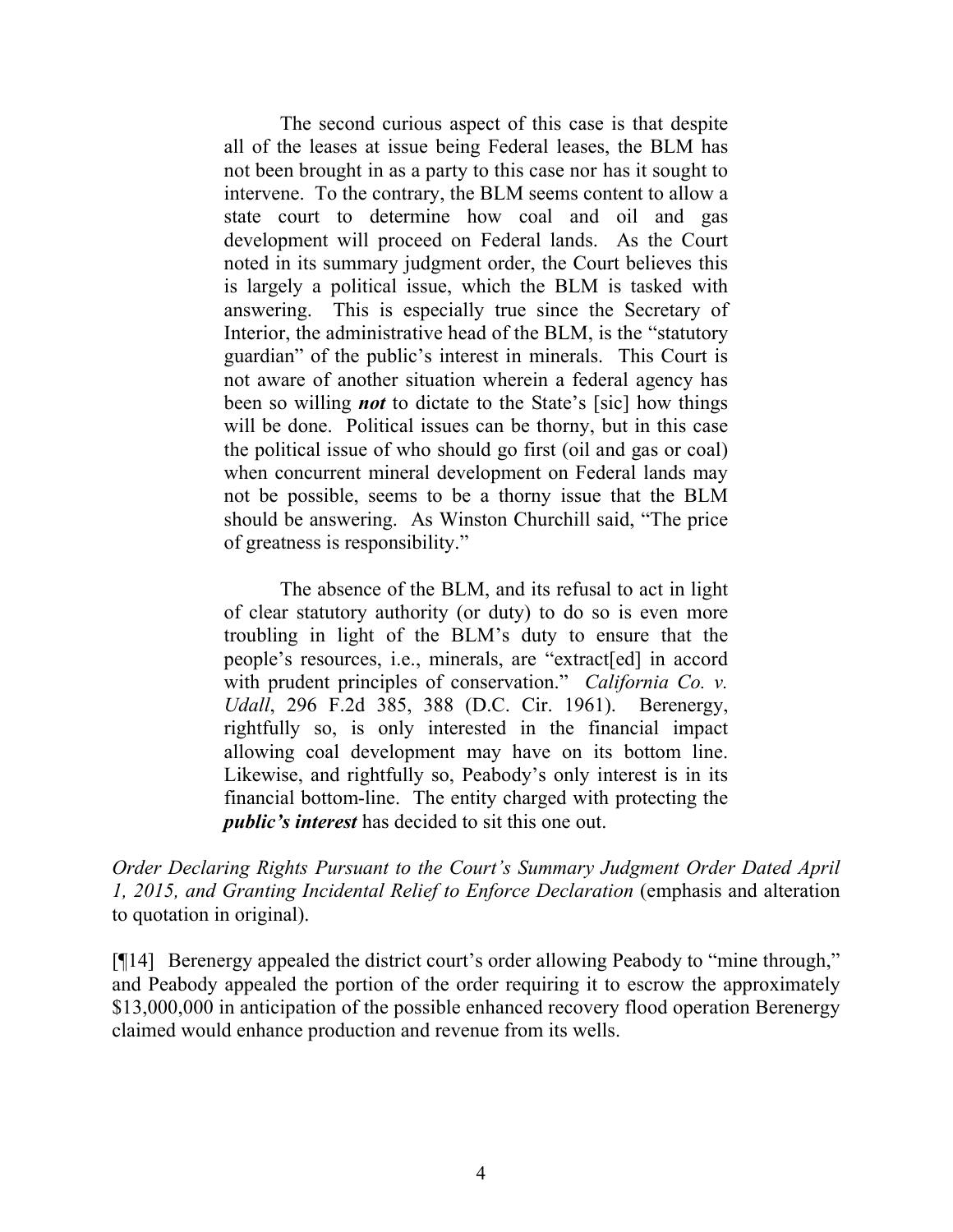### **DISCUSSION**

### **Interpretation of Mineral Leases**

[¶15] This Court applies general principles of contract interpretation when analyzing the parties' intent with respect to mineral leases. If, as the district court found in this case, the language of a lease is unambiguous, it controls our determination of intent, and we will give it the meaning it would convey to a reasonable person at the time and place the instrument was drafted as a matter of law. *Sutherland v. Meridian Granite Co.*, 2012 WY 53, ¶ 8, 273 P.3d 1092, 1095 (Wyo. 2012); *Newman v. RAG Wyoming Land Co.*, 2002 WY 132, ¶ 12, 53 P.3d 540, 544 (Wyo. 2002).

[¶16] When the language is unambiguous, we confine ourselves to the four corners of the lease, and we consider extrinsic evidence only to the extent it does not alter or add to the terms of the instrument, but merely sheds light on its context. *Horse Creek Conservation Dist. v. State ex rel. Wyoming Attorney General*, 2009 WY 143, ¶ 25, 221 P.3d 306, 315 (Wyo. 2009); *Fox v. Wheeler Electric, Inc.*, 2007 WY 171, ¶ 10, 169 P.3d 875, 878 (Wyo. 2007); *see also Sutherland*, ¶ 8, 273 P.3d at 1095. Here that context consists entirely of provisions of the Mineral Leasing Act of 1920, 30 U.S.C. §§ 181-287, and provisions of regulations promulgated under the Act.

## **The MLA**

[¶17] After 1909, the federal government shifted away from a "location" system of allocating production from petroleum on its lands. Under the old system, prospectors would appropriate petroleum by marking and registering portions of public lands for exploration. Upon discovery and production of petroleum, they could receive a form of title by patent from the government. In 1920, Congress shifted to the leasing system of the MLA. *Naartex Consulting Corp. v. Watt*, 722 F.2d 779, 789-90 (D.C. Cir. 1983); 4 *Pub. Nat. Resources L.* § 39:2 (2<sup>nd</sup> ed. October 2017 update).

[¶18] Although Congress patterned the new leasing system after private oil and gas lease transactions to some extent, it differs from that model in several significant respects. For example, prospective federal lessees typically are not free to negotiate lease terms and covenants, particularly those which may be set by law, and the government may often unilaterally modify provisions, such as by relieving a lessee of a production requirement when decreasing market prices threaten the viability of its operations. Perhaps most importantly, the Secretary of the Interior has been accorded—both congressionally and judicially—broad discretionary authority over not only the imposition of lease terms and conditions, but over the allocation and management process as a whole. *Id.* §§ 39:1, 39:2, 39:4.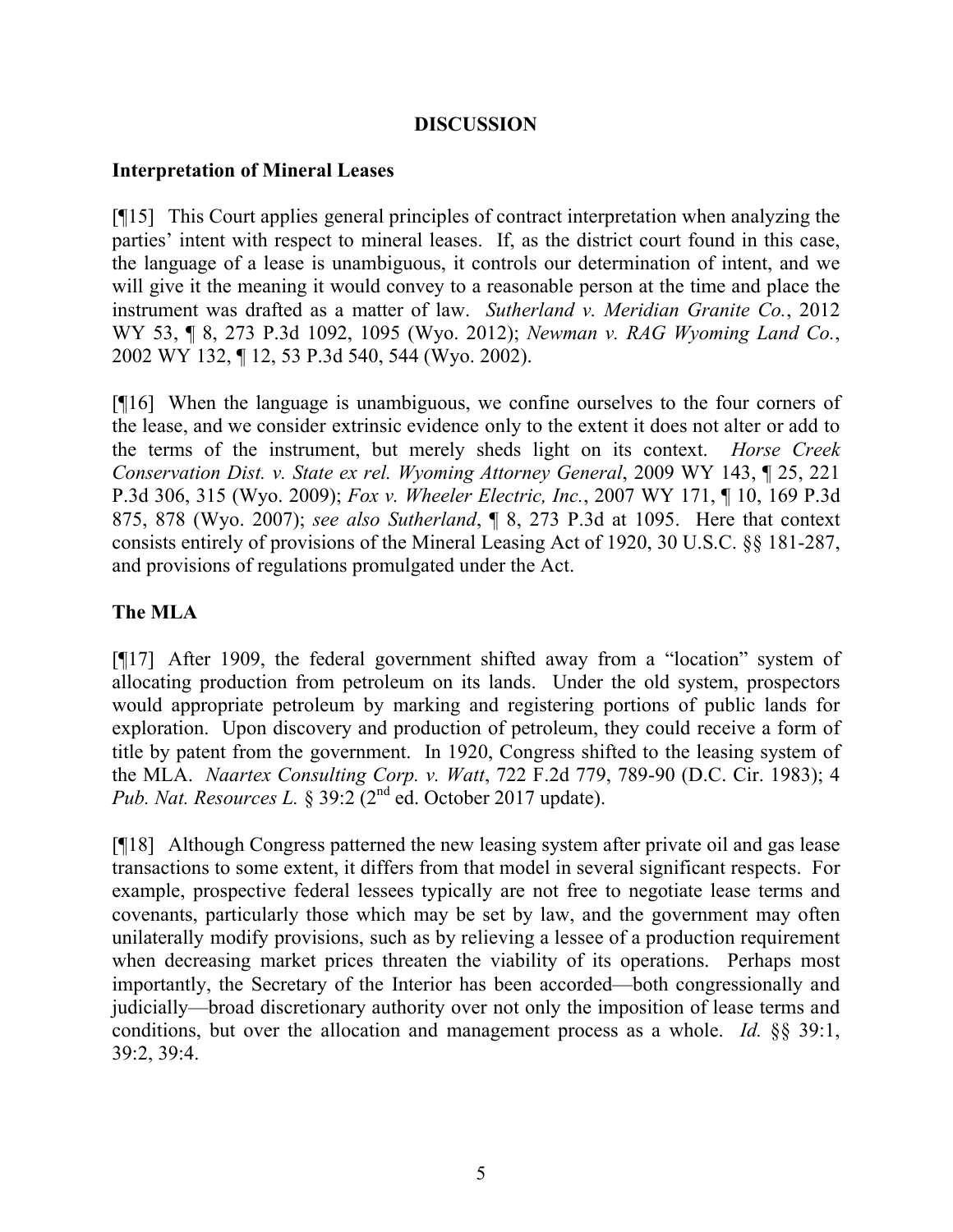[¶19] In 1976, amendments to the MLA also brought federal coal leases under its purview, in no small part because speculators routinely held Western coal leases without complying with the requirement that they be developed and placed into production. In 1970, 91% of existing BLM coal leases were not producing. Consequently, the amendments allowed the Secretary and the BLM to broadly "readjust" the terms of preexisting coal leases at the end of their 20-year terms to achieve proper administration of public lands. Under 30 U.S.C. § 207, those readjustments can extend to all lease terms and conditions, and may subject a lessee to rules and regulations adopted after the granting or renewal of his lease. *Id.* §§ 38:1, 38:8, 38:14.<sup>4</sup>

[¶20] The powers of the Interior Department and the BLM are not unlimited, however. In drafting the MLA, Congress provided no guidance as to how the agencies were to allocate the relative rights and privileges of lessees of two minerals in a single tract, or how to prioritize conflicting operational needs. BLM regulations also largely fail to clarify this issue, except to note in 43 C.F.R. § 3000.7 that granting a lease to recover one mineral did not preclude the agency, so long as it devised a suitable stipulation for simultaneous operations, from granting a lease for another mineral on the same land. *Id.* § 41:8. Conditioning the power to grant the second lease upon the existence of such a stipulation and its attachment to the second lease appears consistent with the notion that the acts of the Secretary are to some extent subject to valid existing rights created by a prior lease. *Penroc Oil Corp. et al.*, 84 IBLA 36, 40-41, 43 (1984) (citing 43 U.S.C. § 1701, which provides that once the Secretary issues a lease, he may not deny or extinguish that lessee's right under the terms of the lease to use as much of the surface estate as necessary to continue production using an established well); *see also Coastal Oil, supra* (cited in n.4).

[¶21] That limitation is certainly enforceable against the Secretary. In *Bill Barrett Corp. v. U.S. Dept. of Interior*, 601 F. Supp. 2d 331 (D.D.C. 2009), a mining company applied for a license to explore for coal in the Powder River Basin on BLM land other than that land covered by its lease. On neighboring land, coal bed methane was being produced under several federal leases. The producer objected to that exploration because test drilling for coal would contaminate its gas stream by introducing oxygen into the formation, requiring costly production shutdowns and purging of contamination from the otherwise marketable gas. *Id.* at 333.

[¶22] The BLM determined the risk to gas production was too uncertain to stop the mining company's exploration altogether. On review, the United States District Court concluded in part that the gas producer was not entitled to the essentially equitable

 $\overline{a}$ 

<sup>&</sup>lt;sup>4</sup> Since 1988, federal leases for all minerals have usually provided in their granting clauses that the rights being granted were subject to applicable laws and the rules and formal orders of the Secretary of the Interior that were in effect at the time the lease was issued, as well as any later-issued rules and formal orders **that were not inconsistent with express specific provisions of the lease.** 12 *E. Min. L. Found.* § 18.02 (1991); *Coastal Oil and Gas Corp. et al.*, 108 IBLA 62, 65-66 (1989).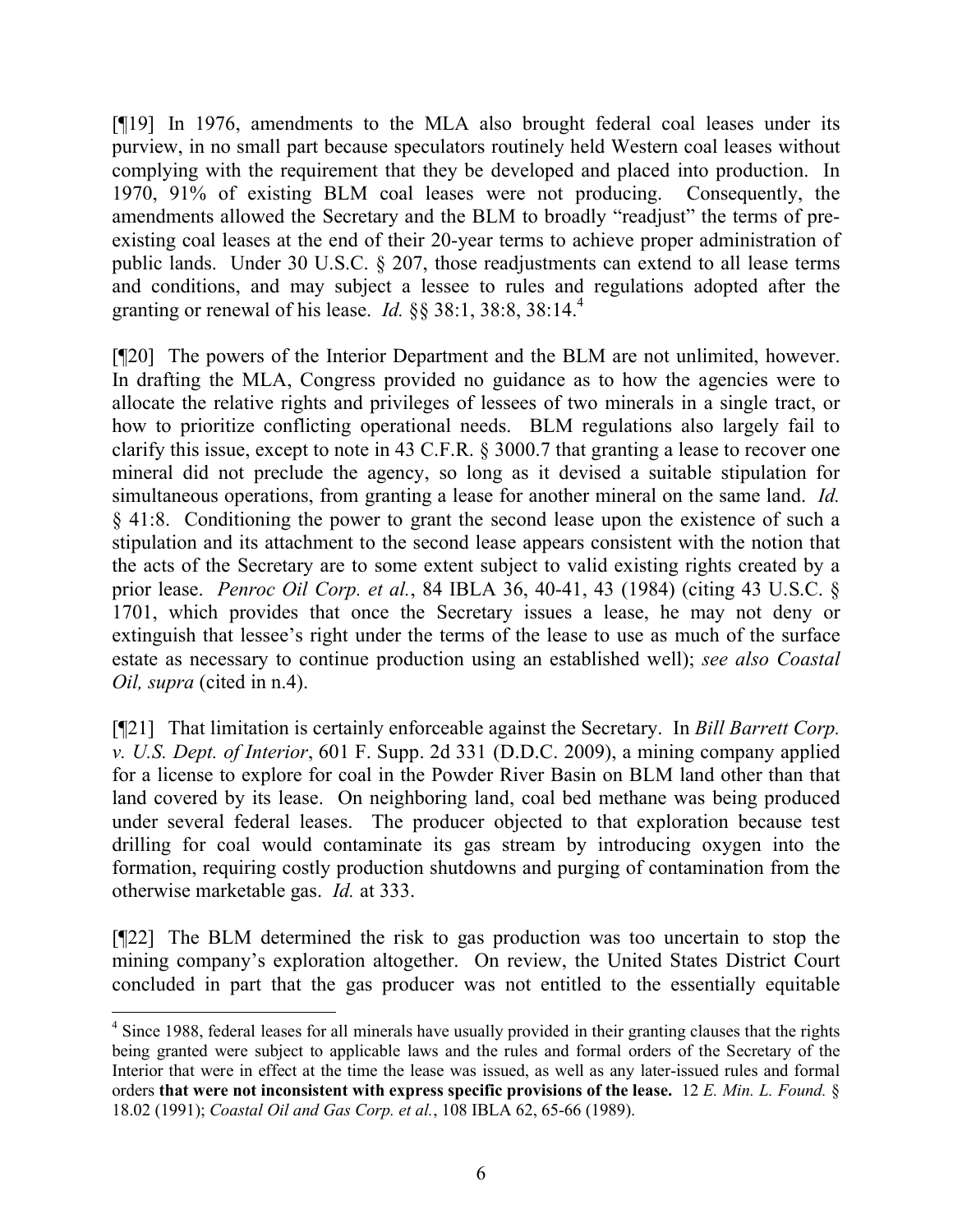remedy of stopping exploration, because it had a compensatory legal remedy available to it. That is, it could sue the federal government in the Court of Federal Claims under a contract or taking theory for unreasonably interfering with the terms of its BLM gas lease. *Id.* at 333-36.

[¶23] Aside from pursuing such an action, or pursuing an administrative case and then federal court review of a BLM decision as in *Bill Barrett*, few avenues to enforce the terms of its lease may be available to one in the parties' position. It has been noted that the relations between private parties who are lessees subject to the MLA generally may be determined according to the law of the state where the minerals are located. *See, e.g., Wallis v. Pan Am. Petroleum Corp.*, 384 U.S. 63, 69, 86 S.Ct. 1301, 1304, 16 L.Ed.2d 369 (1966). However, it is also widely held that the MLA has created no implied right of action by one private party against another. No such right exists for federal mineral lessees absent clear evidence of Congressional intent. *Coosewoon v. Meridian Oil Co.*, 25 F.3d 920, 928-29 (10<sup>th</sup> Cir. 1994); *Arkla Exploration Co. v. Texas Oil and Gas Corp.*, 734 F.2d 347, 354 (8th Cir. 1984); *Naartex*, 722 F.2d at 789; *Pullman v. Chorney*, 712 F.2d 447, 449-50 ( $10^{th}$  Cir. 1983).

[¶24] An additional barrier to relief exists when one private party's suit in effect seeks to condemn a portion of another private party's federal mineral leasehold. Because the government holds title to the minerals whose recovery the first party is seeking to curtail—to the public's potential detriment—the United States is an indispensable party that cannot be brought into a suit without its consent. *Transwestern Pipeline Co. v. Kerr-McGee Corp.*, 492 F.2d 878, 883 (10<sup>th</sup> Cir. 1974); *Stewart v. United States*, 242 F.2d 49, 51 ( $5<sup>th</sup>$  Cir. 1957) (holding more broadly that the United States is an indispensable party in any private suit challenging one's possessory interest in land, if that interest was obtained from the United States).

[¶25] The effect of the government's status in such cases is well-illustrated in *Leiter Minerals, Inc. v. United States*, 352 U.S. 220, 77 S.Ct. 287, 1 L.Ed.2d 267 (1957). Leiter sued a federal mineral lessee in state court to have itself declared the owner of mineral rights associated with government owned surface lands. The lessee unsuccessfully urged that the suit could not be maintained because its lessor, the United States, was an indispensable party and had not consented to being sued. The United States then brought a federal court suit to quiet title in the disputed mineral rights, and to enjoin Leiter's state court action. The Supreme Court eventually approved of the issuance of an injunction, in part because Leiter's state suit against persons holding mineral rights under the authority of the United States was ultimately one in derogation of the United States' title to those minerals, and without making the government a party, the suit could not bind it to any allocation of the state parties' relative rights. *Id.* at 226-28.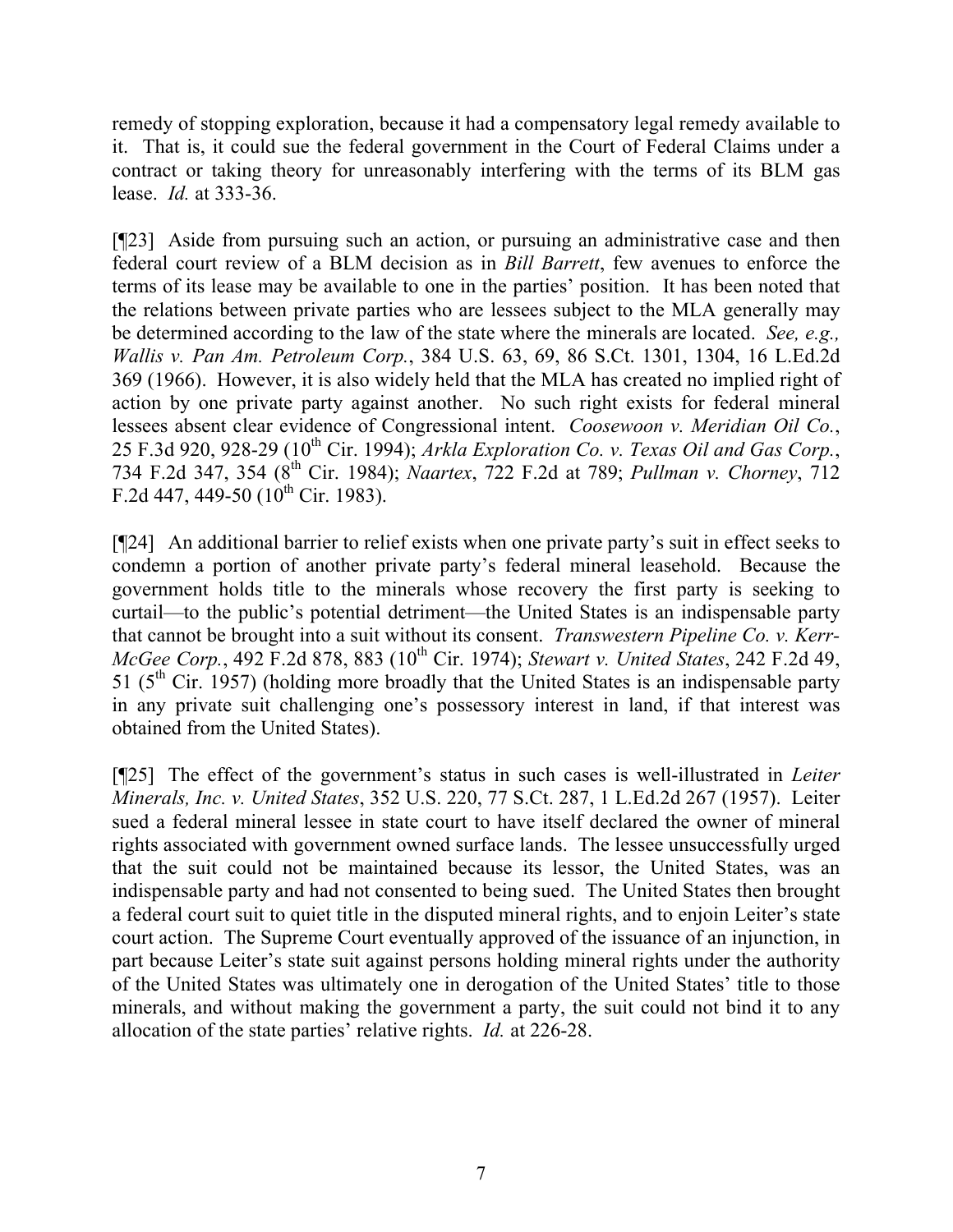#### **The Leases**

[¶26] Similar to what was noted above in note 4, the opening text in each of Berenergy's BLM lease documents recites that the BLM is offering to lease oil and gas reserves in property "pursuant and subject to the terms and provisions of the [MLA] . . . and to all reasonable regulations of the Secretary of the Interior now or hereafter in force, when not inconsistent with any express and specific provisions" in the lease.

 $[$ [[27] In the body of all the leases, Section 2(j) in pertinent part obliges Berenergy:

To exercise reasonable diligence in drilling and producing the wells herein provided for **unless consent to suspend operations temporarily is granted by the lessor**; to carry on all operations in accordance with approved methods and practice . . ., having due regard for the prevention of **waste of oil or gas** or **damage to . . . coal measures or other mineral deposits** . . .; to carry out at expense of the lessee **all reasonable orders of the lessor** relative to the matters in this paragraph . . . .

(Emphasis added.)

[¶28] In two of the three leases, Section 3(b) reserves to the BLM the right to "lease, sell, use, permit the use of or otherwise dispose of the surface or surface resources of any of the lands embraced within this lease, which are owned by the United States, **insofar as such use or disposition will not interfere with lease operations.**" (Emphasis added.) The identically designated paragraph in the third lease reserves to the government the right to similarly dispose of the surface of the leased lands "under existing law or laws hereafter enacted, **insofar as said surface is not necessary for the use of the lessee in the extraction and removal of the oil and gas therein**[.]" It also permits the BLM to dispose of any resources in those lands "**which will not unreasonably interfere with operations under this lease**." (Emphasis added.)

[¶29] Section 5 of two leases and Section 4 of the third contains the parties' agreement that the Secretary enjoys the discretion, in service of the public interest, to control the quarterly rate of production pursuant to the lease.

[¶30] These provisions grant authority to manage federal minerals to the Secretary or his designees. They may create a right in Berenergy, enforceable against the Secretary, to maintain its production without unreasonable interference from subsequent lessees, so long as it does not waste oil or damage any coal deposits. However, the priority of Berenergy's interests over those of subsequent lessees, seemingly granted by its leases, is subject to pertinent administrative rules and regulations.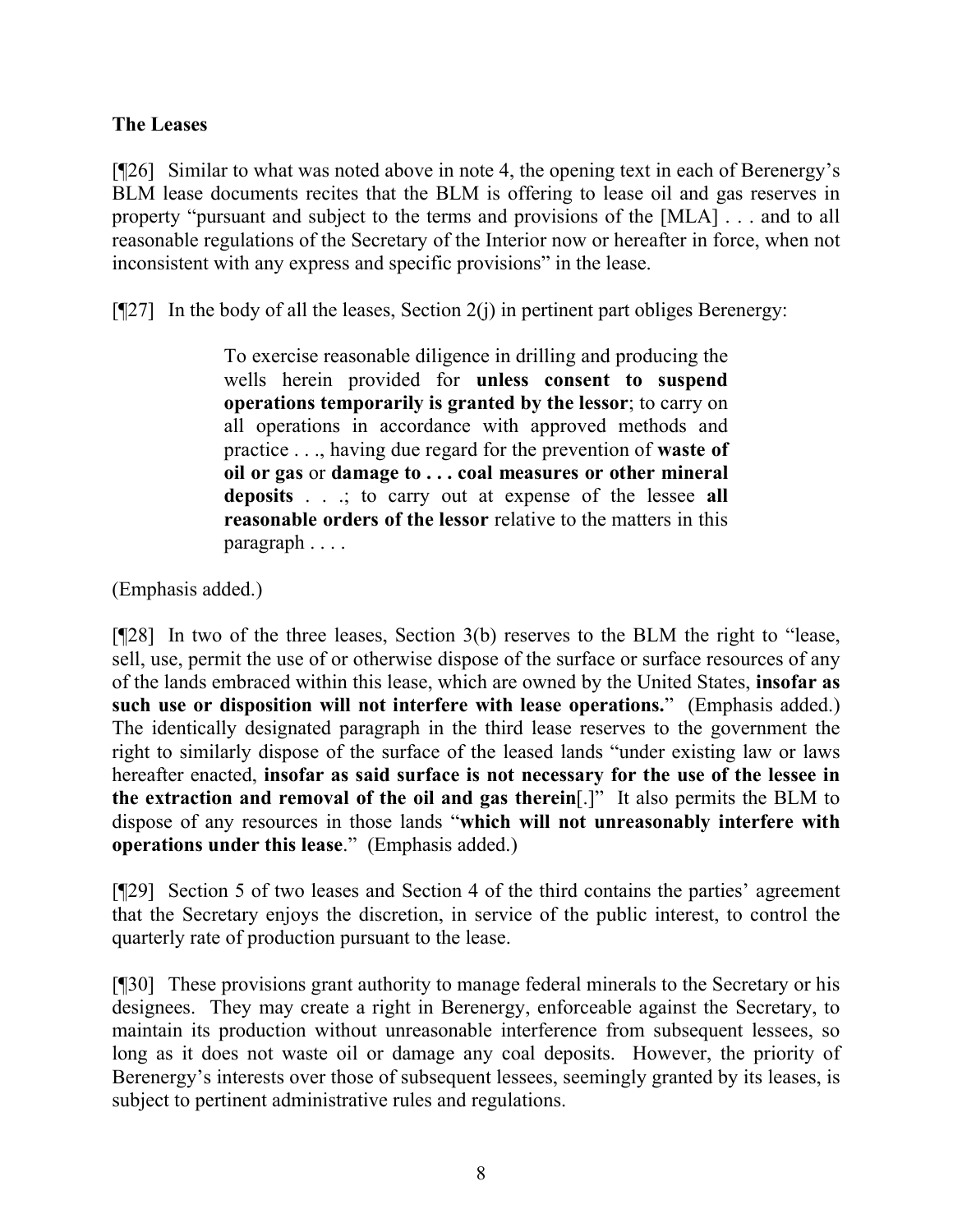[¶31] The most pertinent of these is 43 C.F.R. § 3000.7, which provides in relevant part that the "granting of a permit or lease for the prospecting, development or production of deposits of any one mineral shall not preclude the issuance of other permits or leases for the same lands for deposits of other minerals **with suitable stipulations for simultaneous operation**[.]" (Emphasis added.) The effects of that rule are thoroughly addressed in an opinion letter directed on August 3, 1992 from the Interior Department's Office of the Solicitor to the BLM's state director in Wyoming.

[¶32] The author of that letter noted that the regulation adopts a "first in time, first in right" doctrine pursuant to which an earlier-issued mineral lease gives the associated lessee operating rights superior to those holding a later-issued lease. However, that priority can be altered by including in the second lease "suitable stipulations" that would make it possible for the second lessee to operate simultaneously with the first without unreasonably interfering with recovery of the first-leased mineral. If no stipulations capable of having that effect are in the second lease, the BLM should not issue that lease. If such a lease issues, the first lessee retains his superior right to operate.

[¶33] The Peabody leases all contain the following relevant stipulations at Section 15:

MULTIPLE MINERAL DEVELOPMENT – Operations will not be approved which, in the opinion of the Authorized Officer.<sup>[5]</sup> would unreasonably interfere with the orderly development and/or production from a valid existing mineral lease issued prior to this one for the same lands.

OIL AND GAS/COAL RESOURCES – The BLM realizes that coal mining operations conducted on Federal coal leases issued within producing oil and gas fields may interfere with the economic recovery of oil and gas; just as Federal oil and gas leases issued in a Federal coal lease area may inhibit coal recovery. BLM retains the authority to alter and/or modify the resource recovery and protection plans for coal operations and/or oil and gas operations on those lands covered by Federal mineral leases so as to obtain maximum resource recovery.

[¶34] We need not venture an opinion as to whether these provisions are sufficiently detailed or specific to constitute a proper stipulation under 43 C.F.R. § 3000.7. We do note, however, that they share much with the provisions of the Berenergy leases and the

 $5$  An "authorized officer" is any employee that the BLM has authorized to perform this duty. 43 C.F.R. § 3000.0-5(e).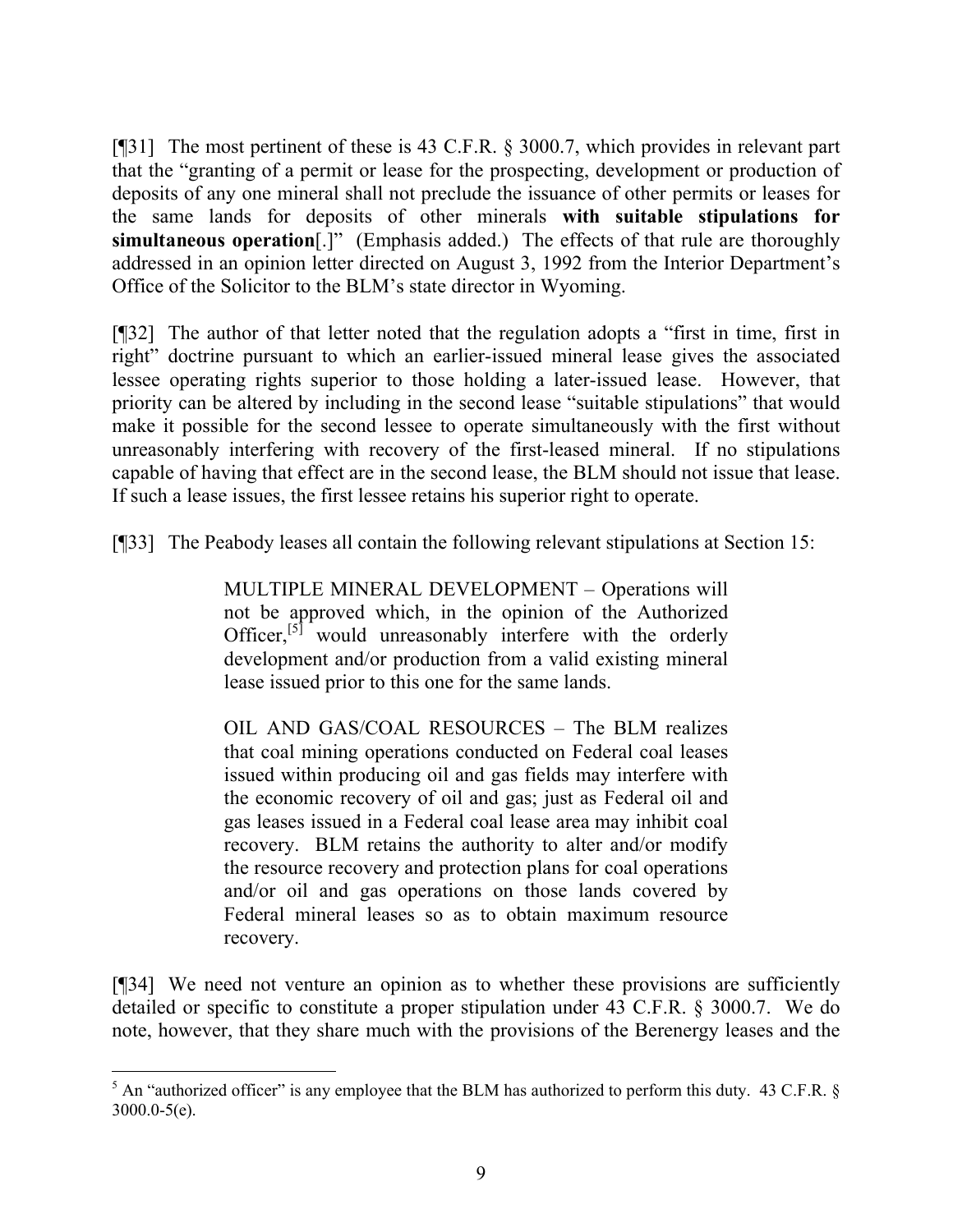letter of legal advice from the Interior Department to a local BLM office. That is, like those documents, these provisions appear to place decision-making authority over the operational rights conveyed by leases to conflicting mineral rights squarely and solely in the hands of the Secretary of the Interior and his designees.

[¶35] Balancing of competing rights to mineral production in the public's interest is in part an intensely policy-driven matter committed to the Secretary. It would certainly be understandable if he or his designees chose to disregard the district court's decision – or ours – in this case. Federal resource policy is not our province. And with respect to Berenergy's suit to enforce its contract rights under its BLM leases, we must also consider how resolution of that issue can impact the Secretary as Berenergy's non-party lessor if he disagrees with it and concludes that Peabody may not mine through.

[¶36] We have generally declined to render judgments which cannot resolve issues as a matter of standing, observing that "[t]he controversy must be one upon which the judgment of the court may effectively operate, as distinguished from a debate or argument evoking a purely political, administrative, philosophical or academic conclusion*.*" *Leavitt v. State ex rel. Wyo. Dep't of Transp.*, 2017 WY 149, ¶ 7, 406 P.3d 1266, ¶ 7 (Wyo. 2017) (citing *William F. West Ranch, LLC v. Tyrrell*, 2009 WY 62, ¶ 12, 206 P.3d 722, 727 (Wyo. 2009); *Brimmer v. Thomson*, 521 P.2d 574, 578 (Wyo. 1974)). We have made it clear that we will not offer advisory opinions, which appears to be what is sought in light of the Secretary's authority to disregard it and make a different decision*. Powder River Basin Res. Council v. Wyoming Oil & Gas Conservation Comm'n*, 2014 WY 37, ¶ 35 n.7, 320 P.3d 222, 232 n.7 (Wyo. 2014) (citing *State Bd. of Equalization v. Jackson Hole Ski Corp.*, 745 P.2d 58, 59 (Wyo. 1987)).

[¶37] The situation also creates an issue with our rule on joinder of indispensable parties. In relevant part, W.R.C.P. 19 provides:

(a) *Persons Required to Be Joined if Feasible*. –

(1) *Required Party*. – A person who is subject to service of process and whose joinder will not deprive the court of subject-matter jurisdiction must be joined as a party if:

(A) in that person's absence, the court cannot accord complete relief among existing parties; . . .

\* \* \*

(2) *Joinder by Court Order*. – If a person has not been joined as required, the court must order that the person be made a party. A person who refuses to join as a plaintiff may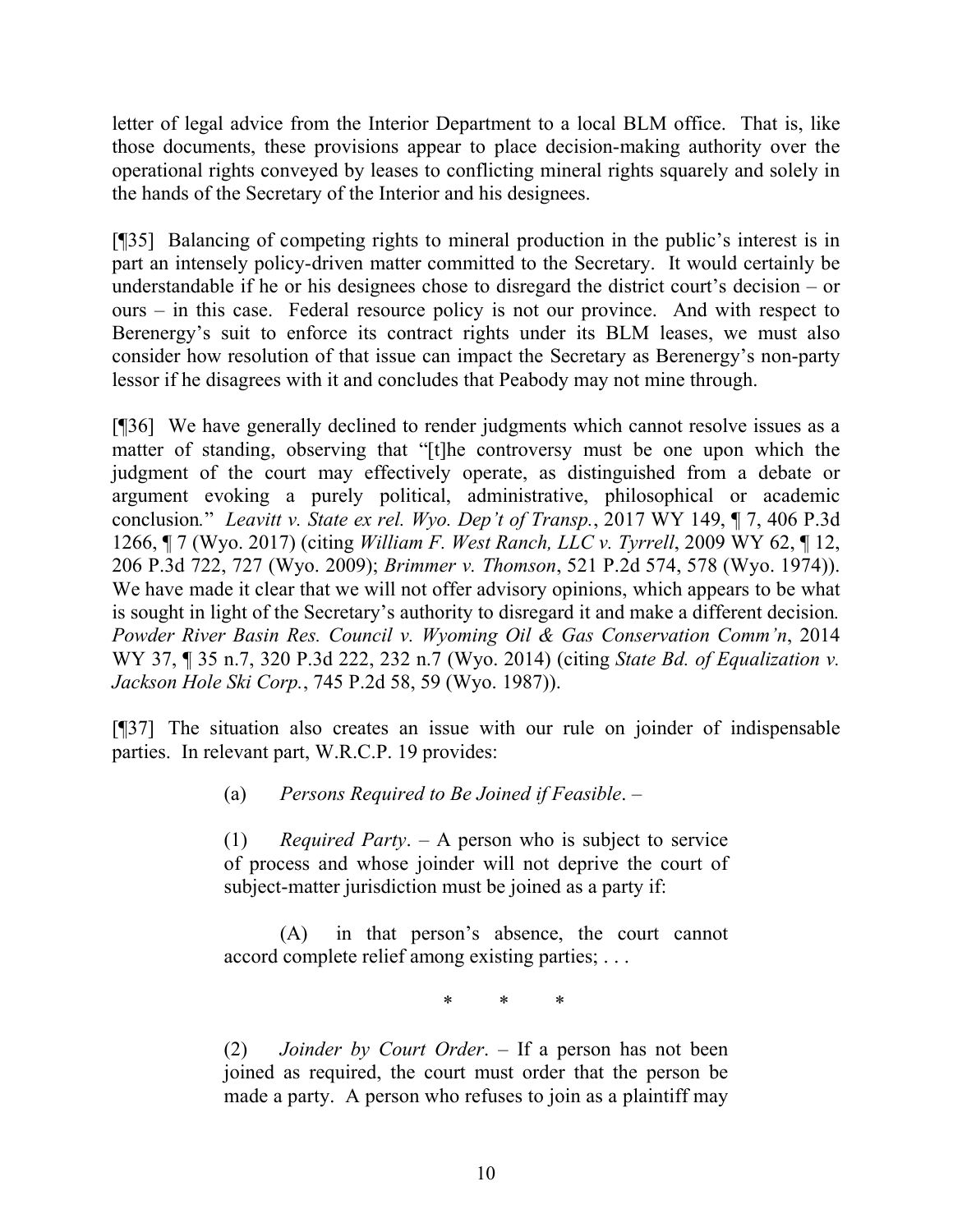be made either a defendant or, in a proper case, an involuntary plaintiff.

\* \* \*

(b) *When Joinder Is Not Feasible*. – If a person who is required to be joined if feasible cannot be joined, the court must determine whether, in equity and good conscience**, the action should proceed among the existing parties or should be dismissed.**

(Emphasis added.)

 $\overline{a}$ 

[¶38] There does not seem to be any way the Secretary, his designees, or the agencies involved (the Department of the Interior and the Bureau of Land Management) could ever be made a party to these proceedings unless it could somehow choose to be one. As already noted, the United States may not be sued without its consent. *United States v. Mitchell*, 463 U.S. 206, 212, 103 S.Ct. 2961, 2965, 77 L.Ed.2d 580 (1983) ("It is axiomatic that the United States may not be sued without its consent and that the existence of consent is a prerequisite for jurisdiction."); 14 Charles Alan Wright et al., *Federal Practice and Procedure, Jurisdiction* § 3654 (4<sup>th</sup> ed. April 2017 update) ("It has been settled since the mid-nineteenth century that the United States may not be sued without its consent."). This limitation applies to actions against federal agencies and officers in state court. *Id.* § 3655 ("Restrictions on suits against the United States cannot be circumvented by instituting the action against a federal agency or officer in state court."). Generally, only Congress can waive the United States' right to assert the defense of sovereign immunity, although there are exceptions. *Id*. § 3654. We are thus in a position where we cannot render a truly binding judgment without the participation of the United States, and an agency of the United States probably cannot be joined.

[¶39] Finally, we note that restraint is in order. As already noted, allowing Peabody to buy out Berenergy's leases is akin to granting it a right of condemnation. No constitutional provision or statute cedes authority to Wyoming courts to do that.<sup>6</sup> We are

<sup>6</sup> The parties have both referred us to *Chartiers Block Coal Co. v. Mellon*, 25 A. 597 (Pa. 1893), as authority for and against the notion that a Wyoming court can decide a conflict between lessees on the same parcel of land. In that case, a private surface owner had sold coal in a certain stratum, and then granted a lease for oil and gas exploration. The coal company sought to enjoin drilling. The trial court refused to grant an injunction as requested, but did enjoin wells which would pass through the coal vein and post a bond in addition to the injunction bond. The Pennsylvania Supreme Court declined to disturb the decree of the lower court after considerable discussion of the need for accommodation of the right to access the minerals involved, and the right to have a jury assess the damages resulting from this accommodation. Whatever else may be said of this case, it did not deal with federal leases subject to the law, regulations, and lease provisions we find here, and it is of little guidance for that reason.